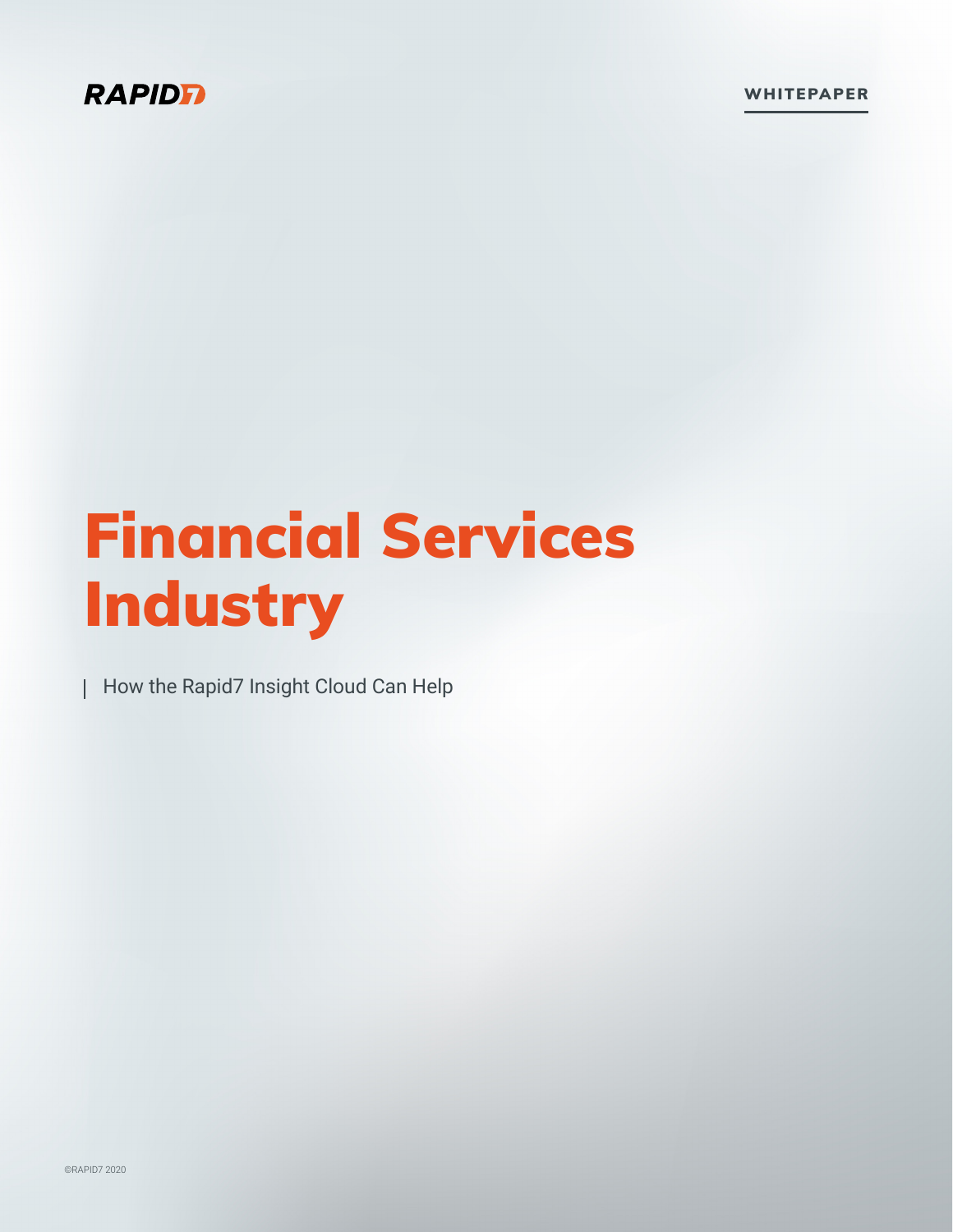| Threats are growing, but not all threats are equal  | 3 |
|-----------------------------------------------------|---|
| <b>Statistics</b>                                   | 4 |
| <b>Understanding your challenges</b>                |   |
| <b>CISO</b>                                         | 5 |
| <b>DevSecOps</b>                                    | 5 |
| <b>Cloud Security</b>                               | 6 |
| A holistic approach to your organisation's security | 7 |
| <b>How we help</b>                                  |   |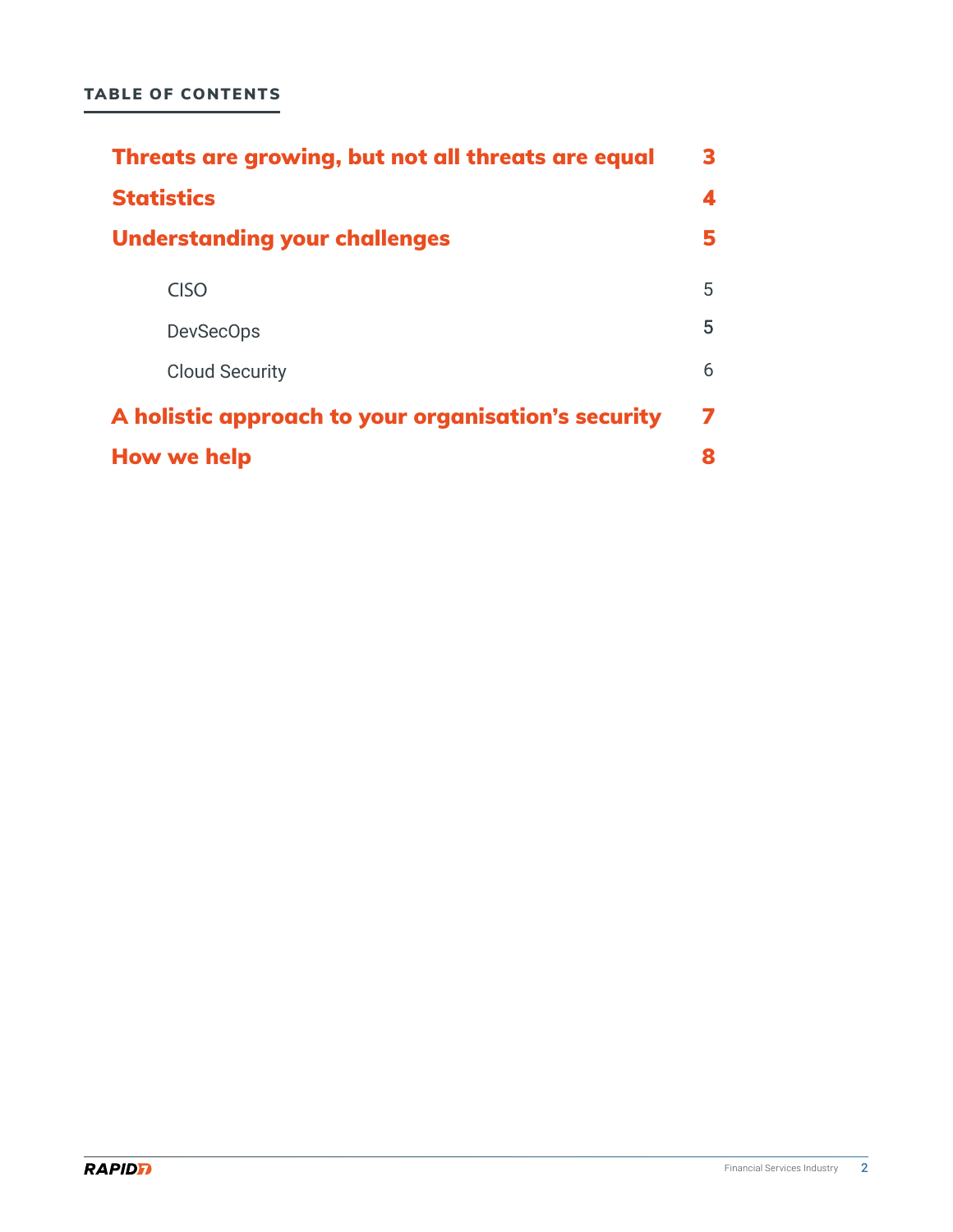## <span id="page-2-0"></span>Threats are growing, but not all threats are equal

Cyber-attacks are increasing in regularity and sophistication, with real consequences to organisations of all kinds. A report<sup>1</sup> from the Department of Digital, Culture, Media and Sport revealed almost half of UK businesses (46%) report having cyber security breaches or attacks in the last 12 months. The stakes get higher among medium businesses (68%), and large businesses (75%).

The financial services sector is one of the more prominent targets for such attacks, given its transformation maturity. Although driven in large part by the introduction of the EU's General Data Protection Regulation (GDPR), the financial services sector saw a 1,000% increase in the number of declared events in 2018. Yet, it's important to remember the vast majority of incidents are not related to threat actors, which only account for around 11% of attacks on the financial services industry. The vast majority arise from hardware or software issues. It's also important to note the compliance and regulatory standards, such as PCI compliance, that have been introduced into the industry as a result of the increased risk towards exposure.

As such, it's little wonder financial services is such a targeted sector when you consider the massive shift those organisations have made to digitally transform. They're driven by the desire for brilliant customer experiences through mobile applications for example, as well as creating efficiencies and driving business agility. This is augmented by the challenge of dealing with a global pandemic and an increasingly dispersed workforce. The strive to create an agile enterprise by placing more applications and workloads into what, for many, is a hybrid cloud environment, comes at a price—complexity. It needs to be managed accordingly, with any resulting security issues dealt with. Ideally, these will also be proactively planned for and mitigated.

However, there are measures financial services organisations can take to reduce risk that many aren't actively leveraging. Rapid7's own National/Industry/ Cloud Exposure Report (NICER) 2020 found the top publicly traded companies of the United States, the United Kingdom, Australia, Germany, and Japan are hosting a surprisingly high number of unpatched services with known vulnerabilities. This happens especially in financial services, which has approximately 10,000 high-rated common vulnerabilities and exposure (CVEs) across their public-facing assets, despite their vast collective reservoirs of wealth and expertise. As such, this level of vulnerability exposure is unlikely to get better in a time of global recession.

That said, we understand. As far as security is concerned, we know you need to not only manage all of these factors, but also see time to value—fast. Above all, you have to ensure your security strategy supports your business transformation. And at the same time, manage and safeguard an increasingly complex network, applications, infrastructure, and user base from the rapidly increasing number of threats, both internal and external.

<sup>1</sup>Cyber Security Breaches Survey 2020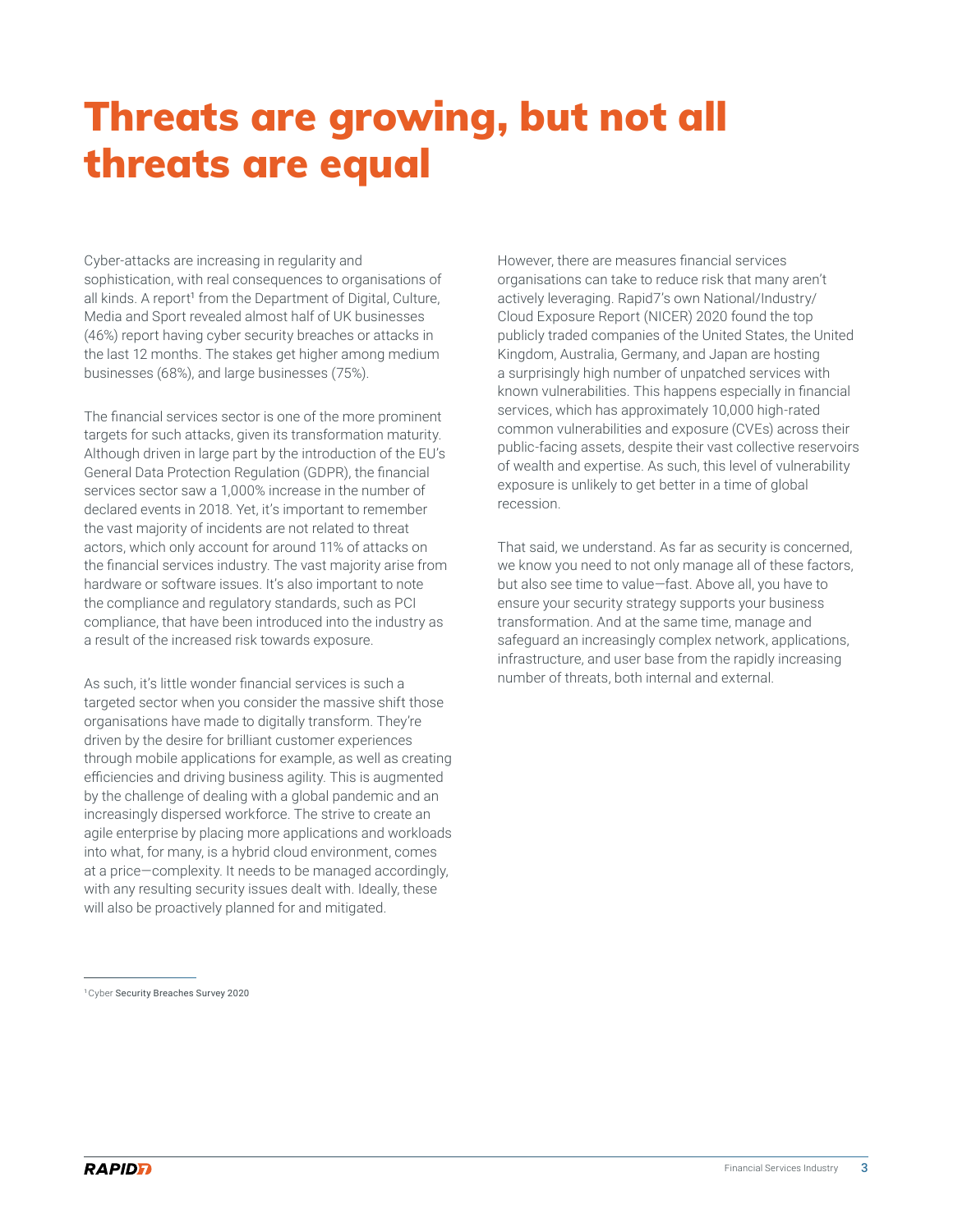### <span id="page-3-0"></span>**Statistics**

# 64%

**64%**<sup>2</sup> **OF UK ADULTS HAVE BEEN RELIANT ON TECHNOLOGY TO MANAGE THEIR FINANCES SINCE MARCH, UP FROM THE 42 PERCENT BEFORE THE LOCKDOWN.**

2 [Yobota Survey](https://www.fstech.co.uk/fst/Yobota_Survey_FinTech_Usage_During_Lockdown.php)

**WEB APPLICATIONS, MISCELLANEOUS ERRORS, AND EVERYTHING ELSE REPRESENT 81% OF BREACHES WITHIN FINANCIAL SERVICES AND INSURANCE ORGANISATIONS**<sup>3</sup>**.**

# 81% 99%

**ACCORDING TO GARTNER**<sup>4</sup>**, BY 2023, 99% OF CLOUD SECURITY FAILURES WILL BE DUE TO CUSTOMER ERRORS.**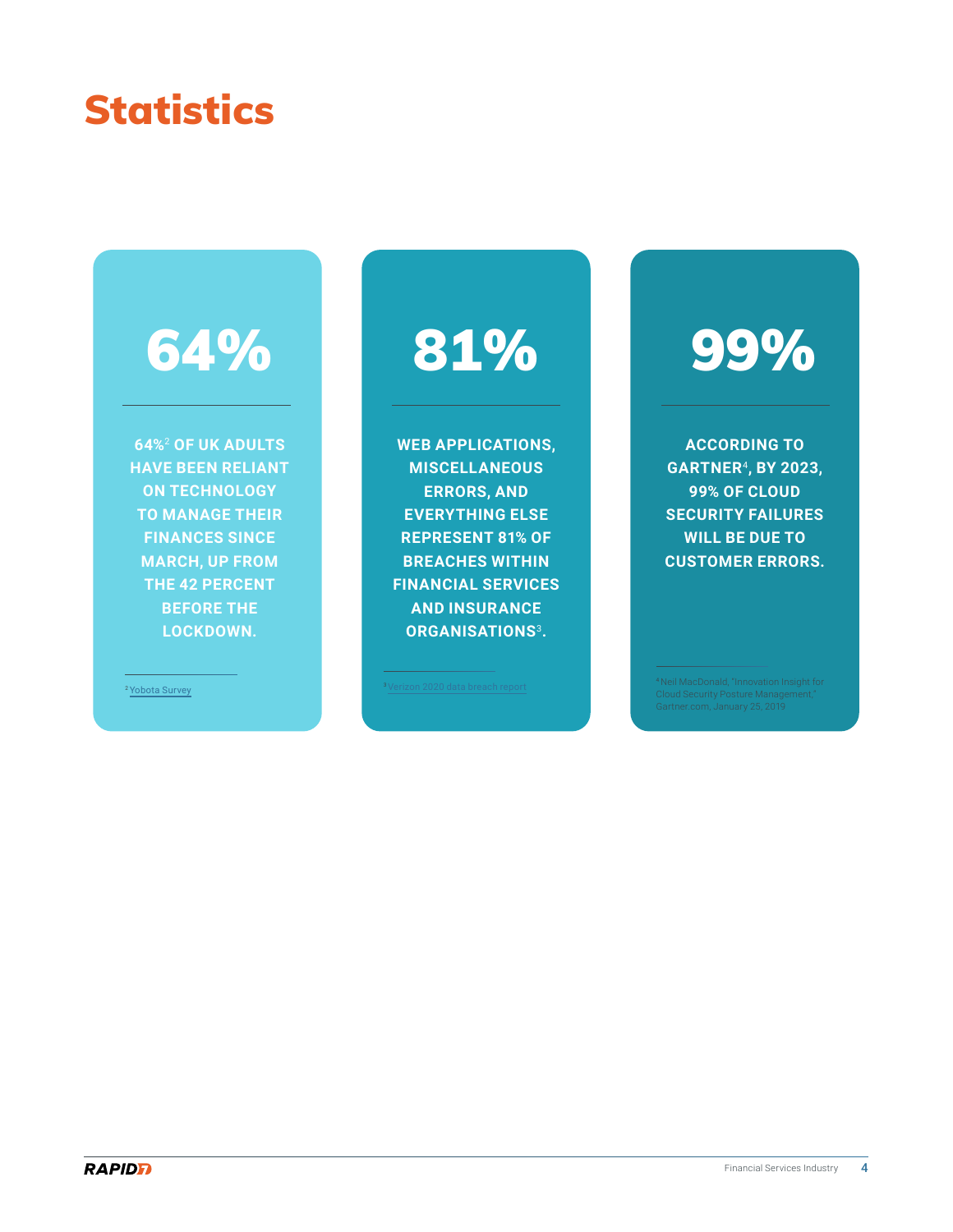# <span id="page-4-0"></span>Understanding your challenges

#### CISO

As the security leader in your organisation, you're a business partner to your C-Suite peers and you need to help the business evolve, securely. To achieve that, visibility is crucial to everything you do. You require a holistic view of everything that's going on to determine your risk levels, and beyond that, ensure you have the capabilities to deal with it, should anything untoward arise. We also appreciate your time and resources are limited. We understand the drastic shortage of people right now in the security sector, which means you need to use your limited resources to the best of your ability and focus on high-value tasks. Automation, too, plays a big part in meeting those needs.

#### How we help

- We help you detect and manage risks faster, remediate, and automate with the limited resources you have. This enables you to evolve your security posture in line with the outcomes your business wants to achieve.
- Data is key. We gather data from across the entirety of your environment and attribute events to the specific users and assets involved. This allows your team to quickly look throughout your entire environment for all evidence of a discovered compromise, allowing you to react quicker.
- Additionally, we help you adapt to evolving risks in line with the demands of your business so you can adjust your security posture accordingly. In the course of identifying attacker techniques, new behaviour detections are pushed out to automatically match against your data. This means you get the full context on affected users and assets, as well as threat intelligence around adversaries using these techniques.

#### DevSecOps

Transformation brings about exciting opportunities for innovation and development. As you know, however, building new applications, shifting workloads, and pursuing agility, speed to market, and scalability has to be tempered with security, risk, and compliance. Unless there's cooperation from the very beginning, security can very often be considered an afterthought, bolted onto the latter stages of the development cycle. Security must be embedded from the very start to ensure you're not playing catchup further down the track.

#### How we help

- We provide you with a simple, convenient, and collaborative way to embed application security testing into the SDLC.
- Our integrations with Jenkins, Azure DevOps, and Atlassian Bamboo facilitate automated scanning in a highly agile environment, where code changes occur frequently.
- We allow security to mature by "shifting left," and identifying code changes that may negatively impact your organisation's security posture.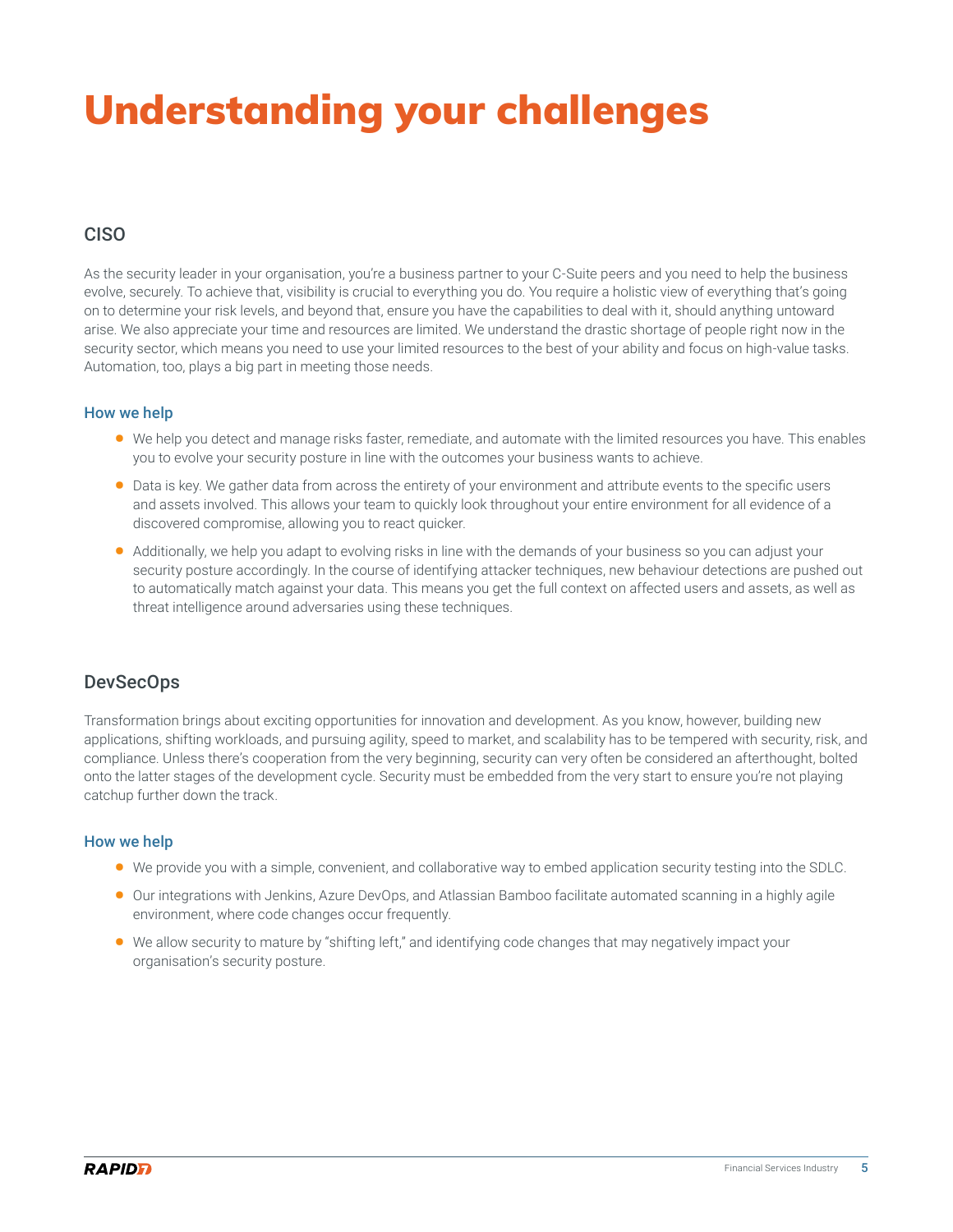#### <span id="page-5-0"></span>Cloud Security

If your organisation is like the [87%](https://www.flexera.com/blog/industry-trends/trend-of-cloud-computing-2020/) of enterprises with a hybrid cloud strategy, you'll understand the increasing complexity it brings. As cloud promises to be further utilised<sup>5</sup> in response to the global pandemic, that complexity will only increase further.

While public clouds provide basic protections, they are mainly focused on securing overall computing environments. This can leave your workloads vulnerable. Because of this, deployed cloud environments are at risk of not only account compromises and data breaches, but also resource exploitation due to misconfigurations, lack of visibility, or user error.

#### How we help

- We help you mitigate attacks by addressing software vulnerabilities and cloud misconfigurations, and utilising cloud identity access management governance strategies and best practices.
- Our highly experienced research and product teams have detailed views of the latest cloud threats, while our cloudbased DAST tool goes much further than the OWASP Top Ten to test for over 95 different attack types and best practices.
- After your developers have remediated for any identified vulnerabilities, [Attack Replay](https://www.rapid7.com/products/insightappsec/features/attack-replay/) gives them autonomy to immediately test their work, quickly close out tickets, and instantly reduce application security risk.

<sup>5</sup> MariaDB, [COVID-19's Impact on Cloud Adoption](https://mariadb.com/newsroom/press-releases/mariadb-survey-reveals-covid-19s-impact-on-cloud-adoption/)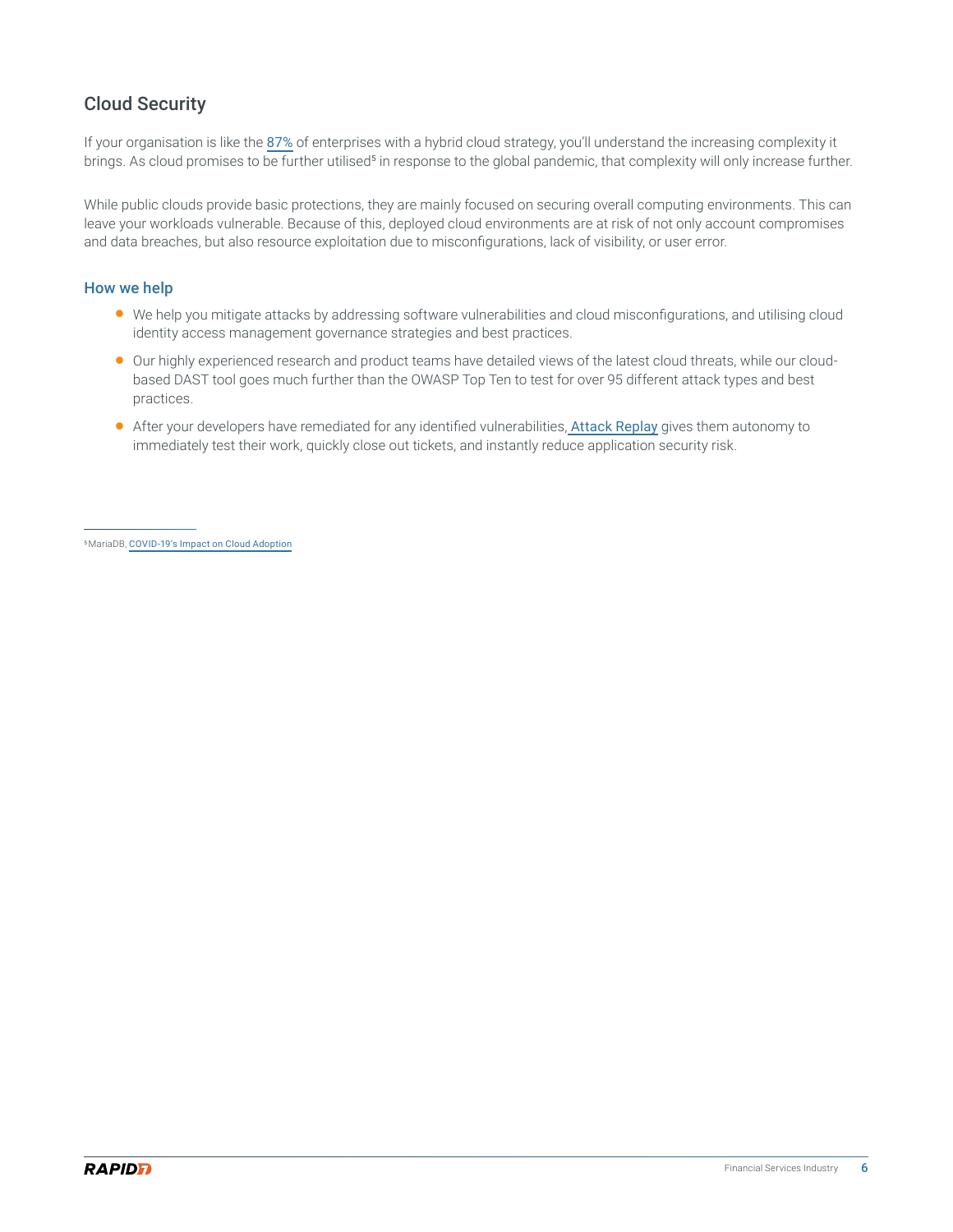# <span id="page-6-0"></span>A holistic approach to your organisation's security

With high digital transformation maturity levels, financial services organisations have complex security requirements. This means considering a more unified approach than juggling simple point solutions.

**Visibility** is essential in your organisation, drawing in data from what you can see and capture from attacker detection and risk management. You then need the ability to act on that data quickly through advanced **analytics**, then **automate** security processes as part of the DevSecOps role that has become crucial in recent years. This creates the balance between transformative innovation and security.